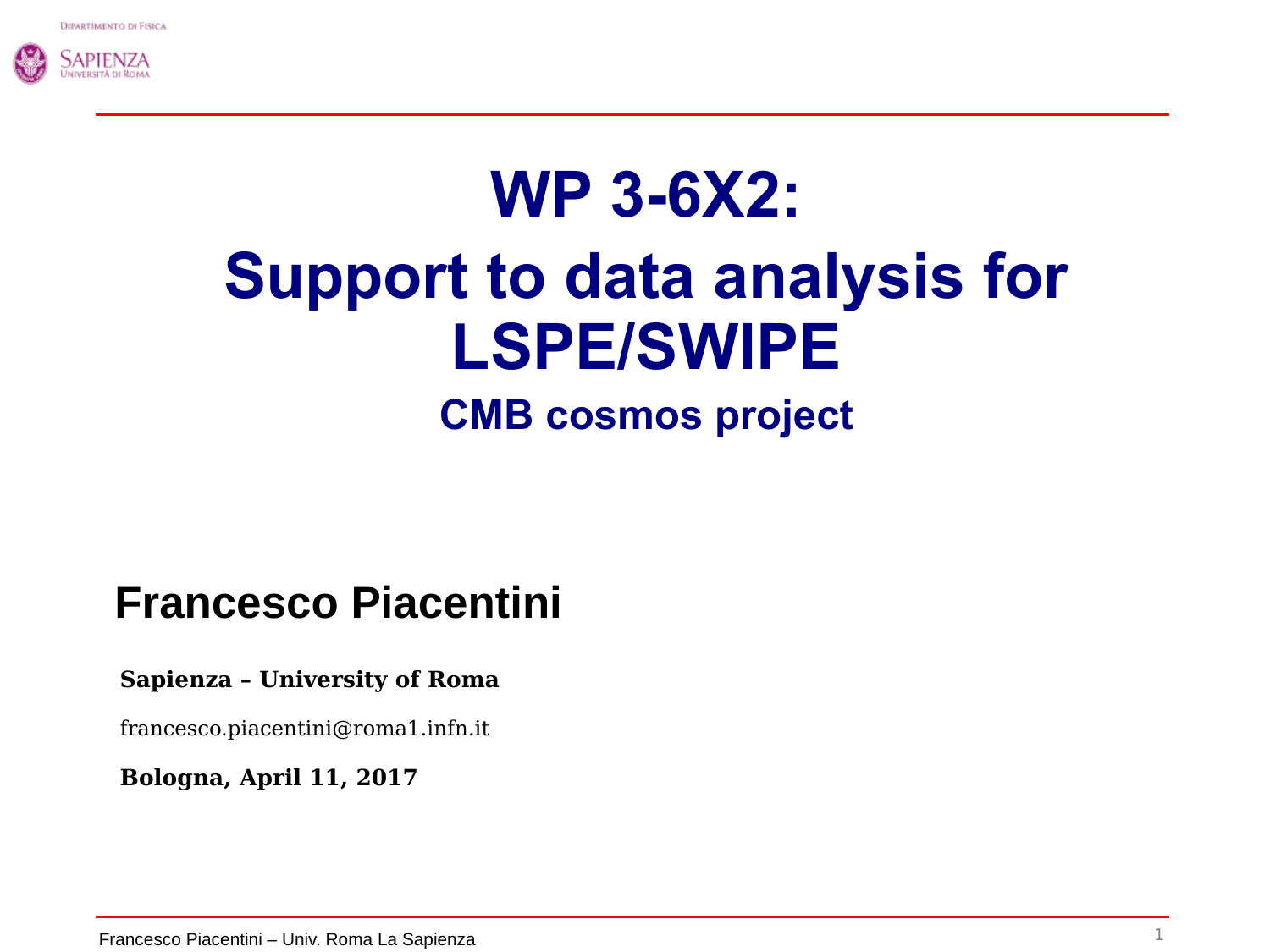



# WP objectives

#### Prepare **quantitative simulations** of SWIPE datasets including: 部

- optimized scan strategy ۰
- known systematic effects
- Data analysis pipeline development:  $\Delta t$ 
	- Coordinate Ø
	- **Contribute**
	- Test the performance of the pipeline by means of simulated datasets
	- Devise strategies to mitigate systematics
- Contribute to LSPE SWIPE data analysis  $\Delta$

#### **Tasks RA1:**

- **Instrument model development** ۰
- **Simulations development**۰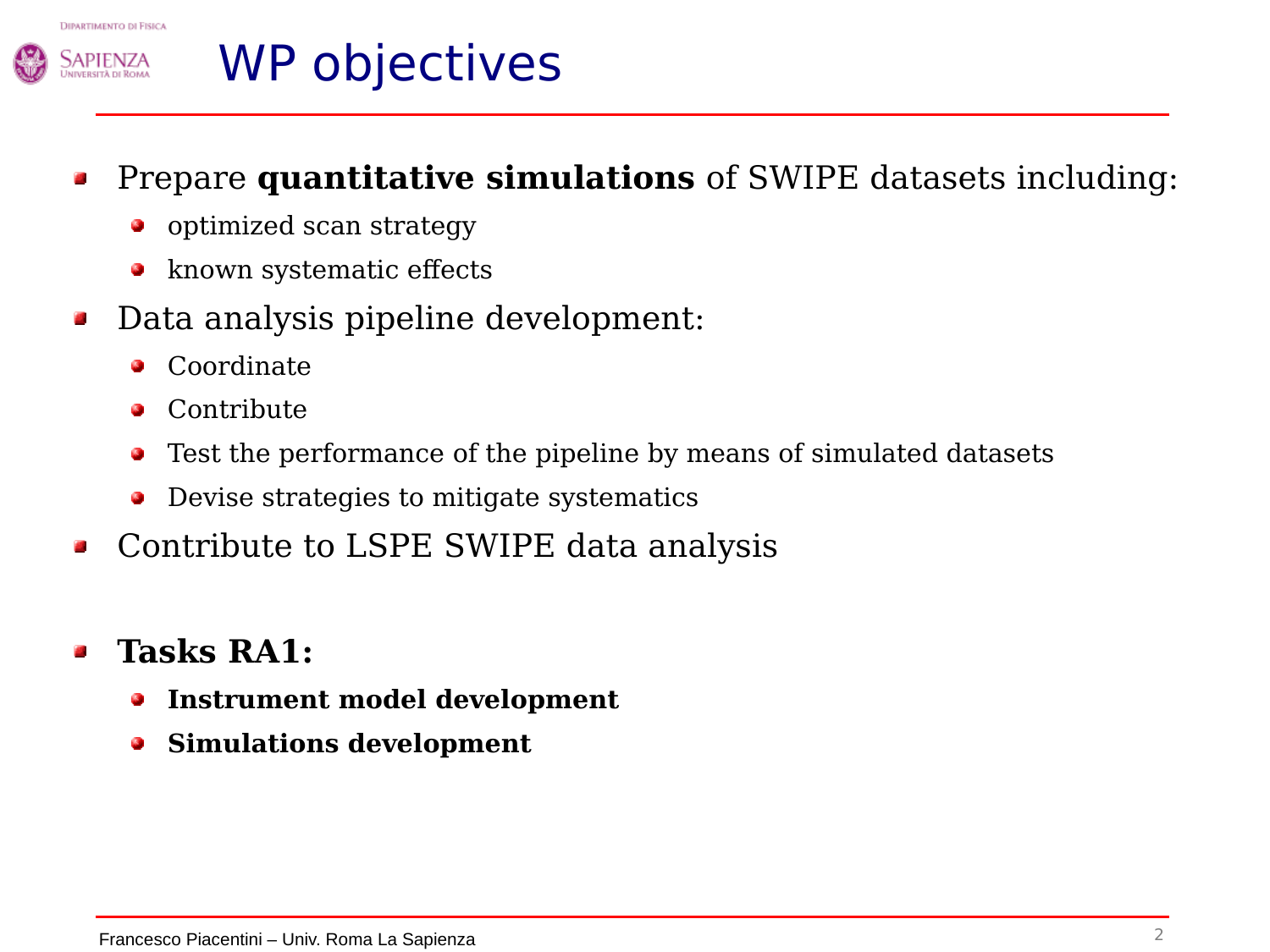

# Participants

- Roma1  $\overline{\mathbf{a}}$ 
	- Piacentini, de Benrardis, Masi, Lamagna, Battisatelli, Paiella (Post-Doc), ۰ Columbro (PhD)
- Roma2  $\Delta$ 
	- De Gasperis, Buzzelli (PhD)
- Ferrara  $\mathbf{r}$ 
	- Natoli, Polastri (PhD), Molinari (post-Doc), Lattanzi  $\bullet$
- IASF-BO  $\overline{\mathbf{a}}$ 
	- Gruppuso  $\mathbf{C}$

No requests form others yet $\Delta t$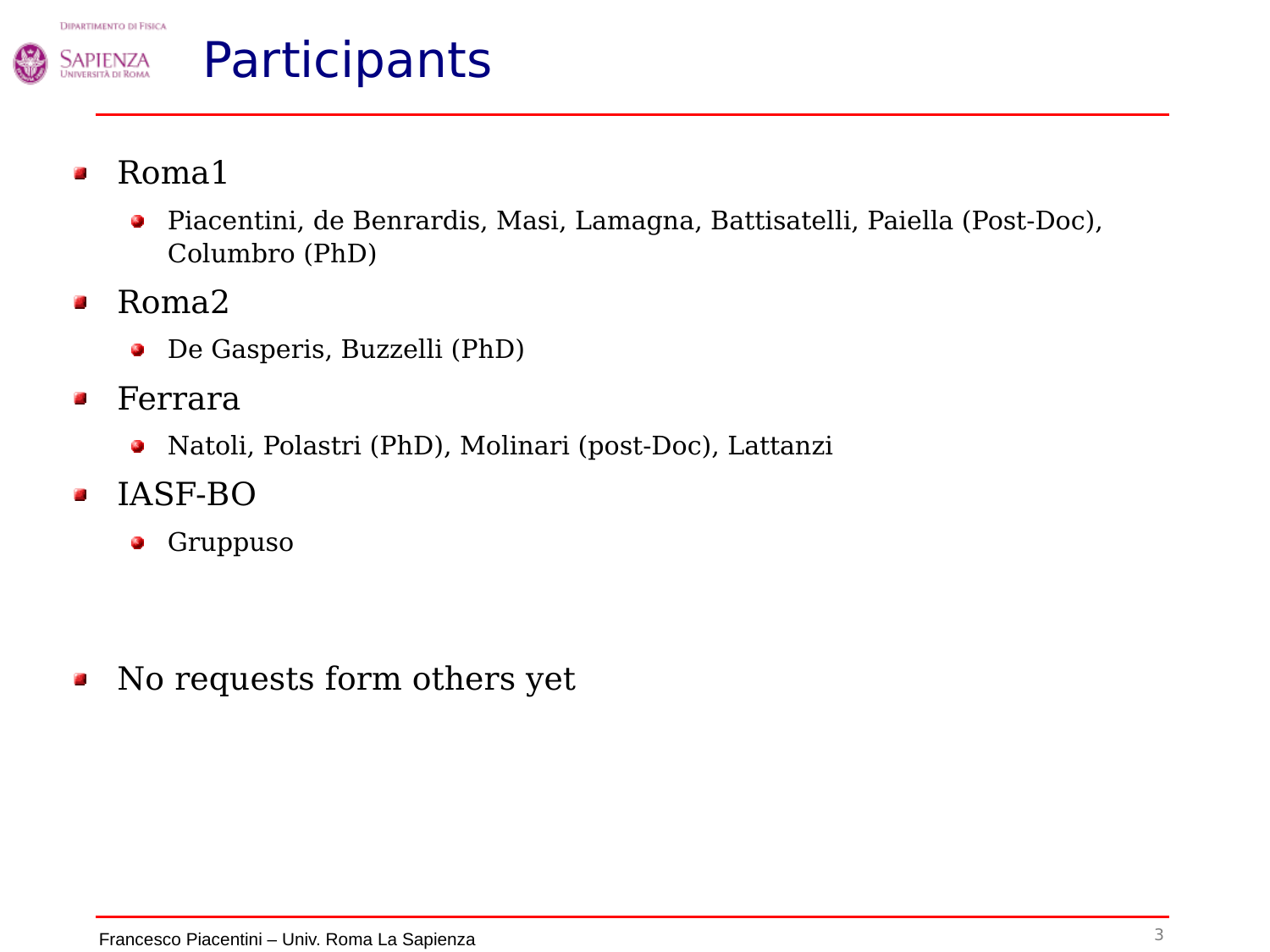

# Coordination

- No specific telecon organized yet  $\Delta t$
- To be coordinated with LSPE-SWIPE INFN data analysis activity:  $\Delta$ 
	- Same objectives in the two proposals  $\bullet$
	- Bi-weekly telecon from next week ۰
- Flavio Gatti has organized a collaborative activity with the INFN- $\mathbf{r}$ Euclid group to request shared resources:
	- Request to CNAF  $\bullet$
	- To setup a HPC infrastructure dedicated to the projects۰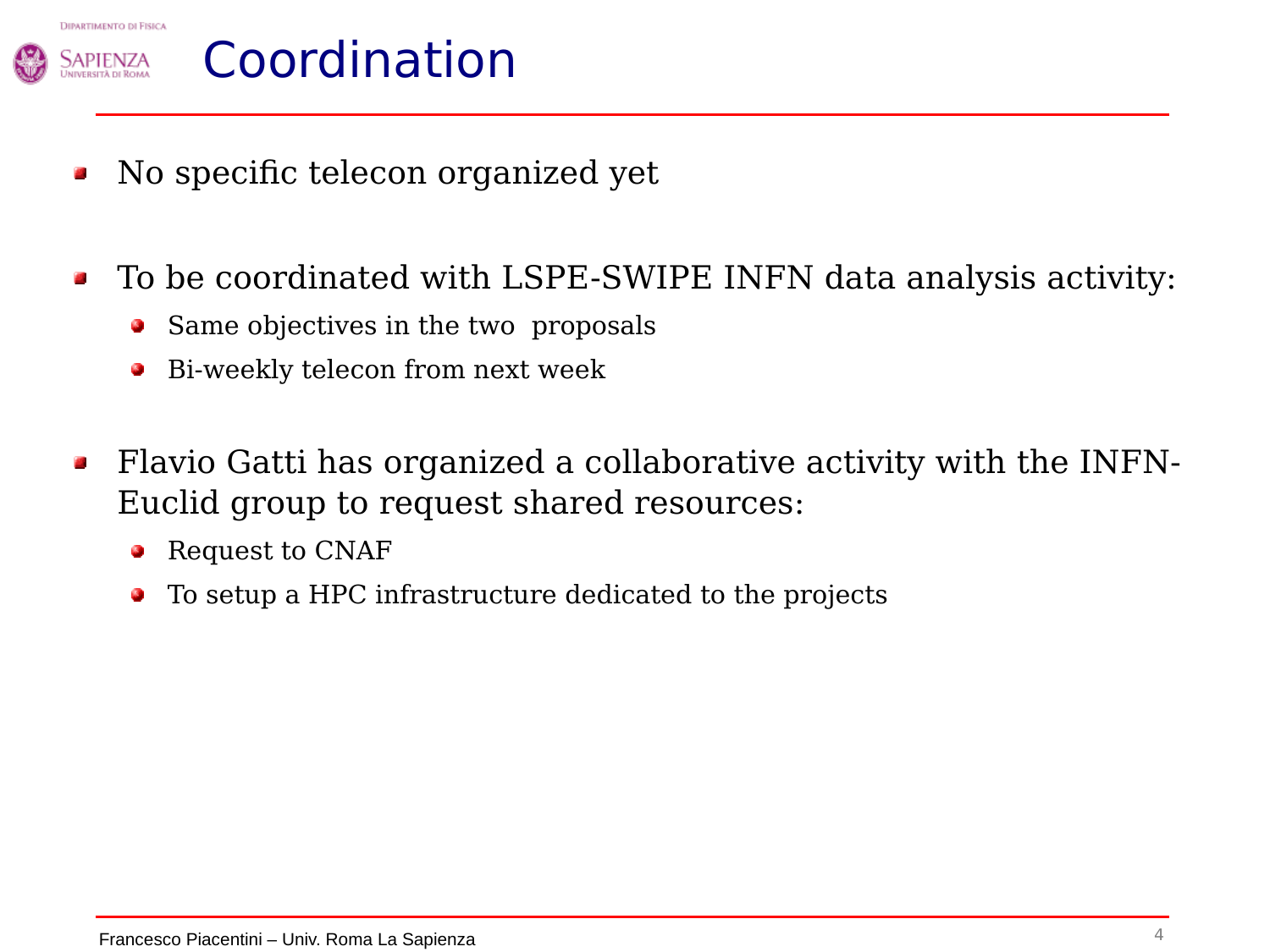**DIPARTIMENTO DI FISICA** 



# Instrument simulator

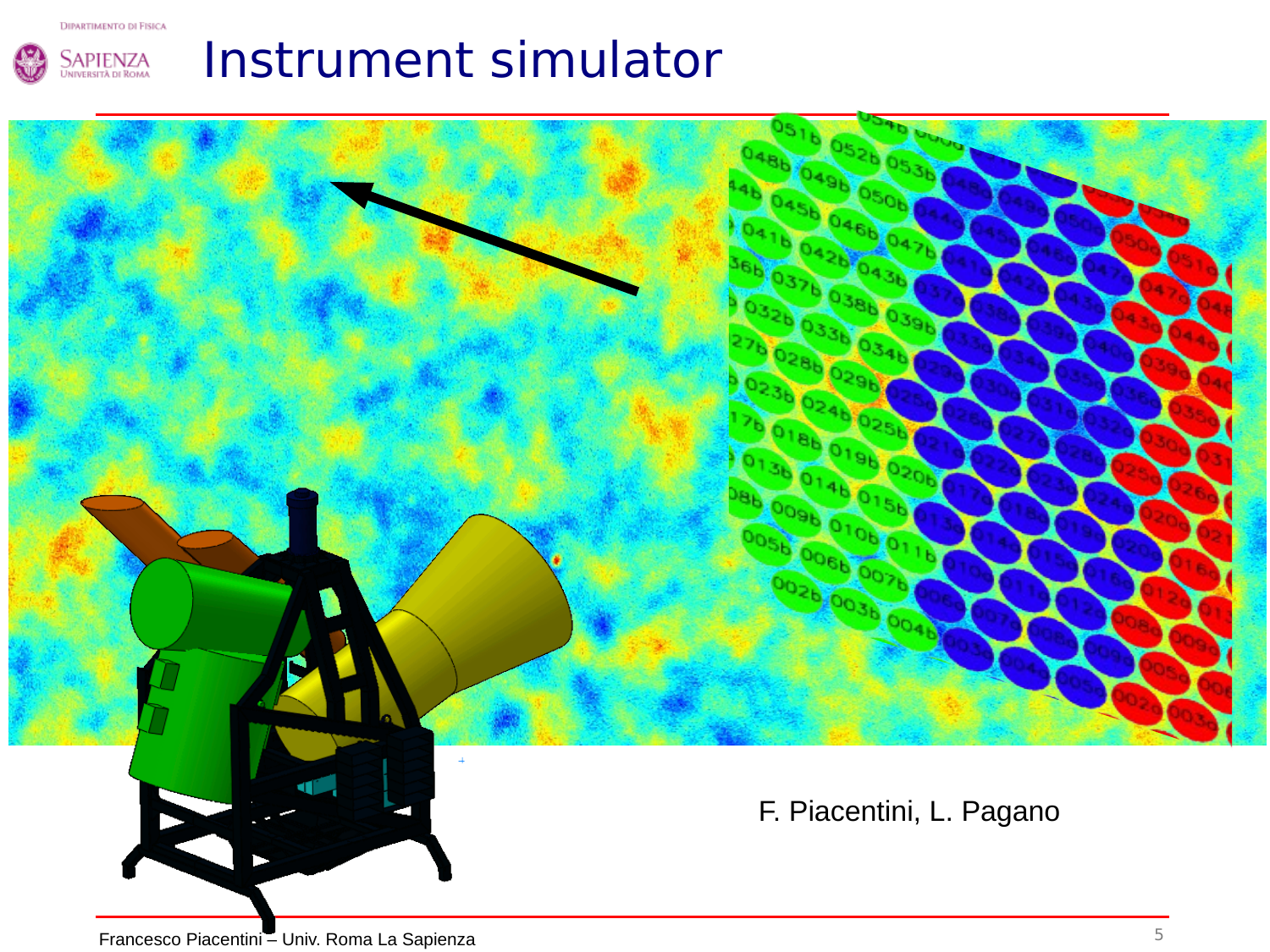

Sapienza



- We have developed an instrument simulator
	- Running at NERSC (and on simpler systems)
	- Parallel fortran 90 code
	- Settings: ۰
		- $\rightarrow$  Launch site coordinates
		- $\rightarrow$  Sampling rate
		- $\rightarrow$  Spin rate
		- $\div$  Elevation
		- $\rightarrow$  Elevation range
		- $\rightarrow$  Mission time
		- $\div$  HWP
			- Stepping/spinning
		- cutoff radius for Real-Space Convolution
- Inputs: Ø
	- $\rightarrow$  High resolution map
	- **→ Detector List**
	- **→ Instrument Database:** 
		- Detector position
		- Noise NET
		- Noise slope
		- Noise knee frequency
		- Real space beam
		- .....
		- Many others
	- Systematic effects can be added at time domain level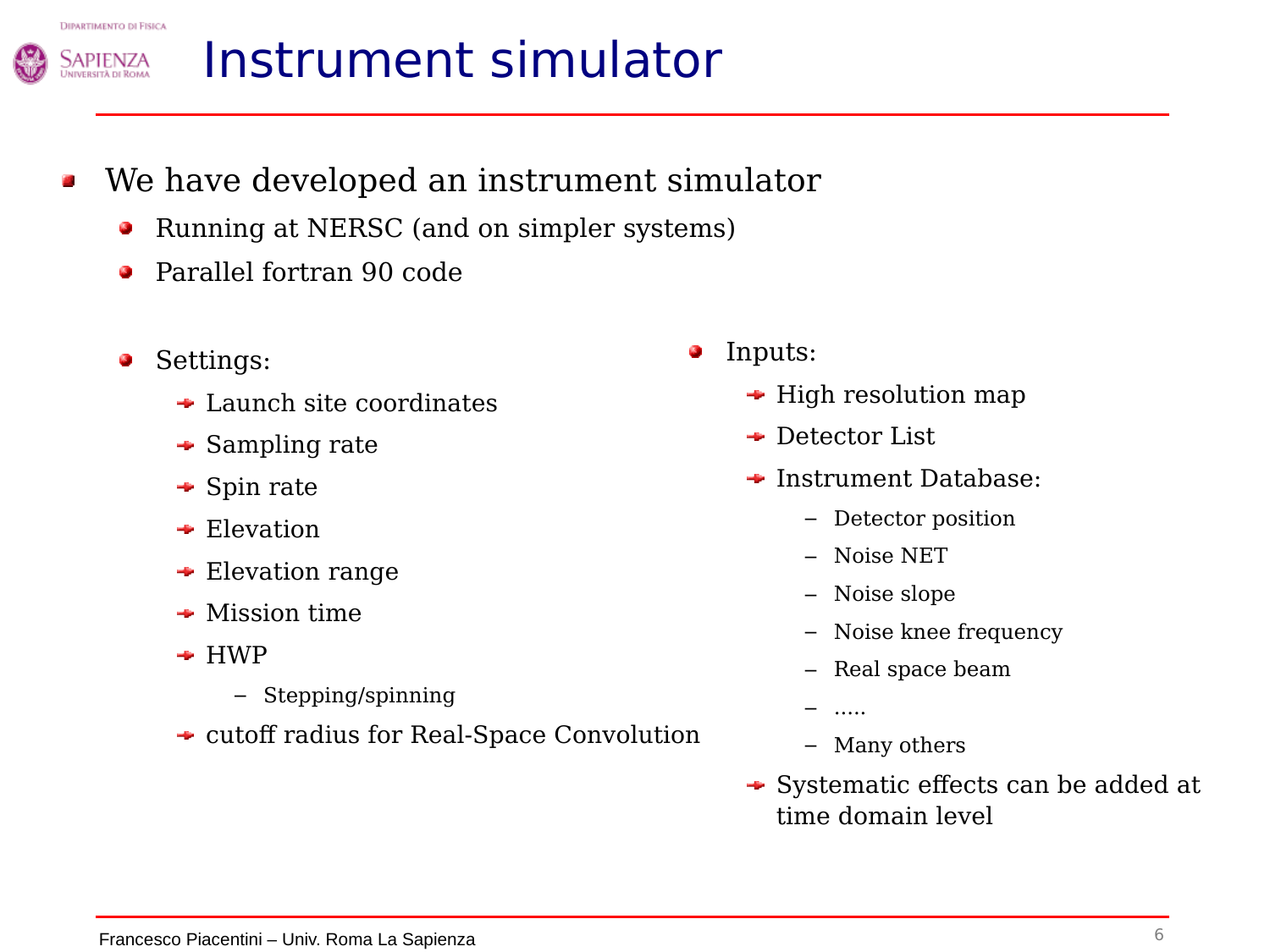

# Instrument simulator

### Output

- Time Ordered Data (TOD)
- Attitude Ø
- Reconstructed Map
	- $\rightarrow$  Naive
	- **→** Destriping
- Noise Map (with intra-pixel ۵ covariance)
- Total coverage S
- Single detector maps
- Single detector coverage
- Noise Montecarlo ۵
- Real-space convolved map ۰
- Real-space convolved single detector ٥ maps
- Several intermediate products  $\bullet$ available
- Implementation
	- OpenMP O
	- Several parallelizable loops Ø
	- No threaded libraries used so far. Required for efficiency improvement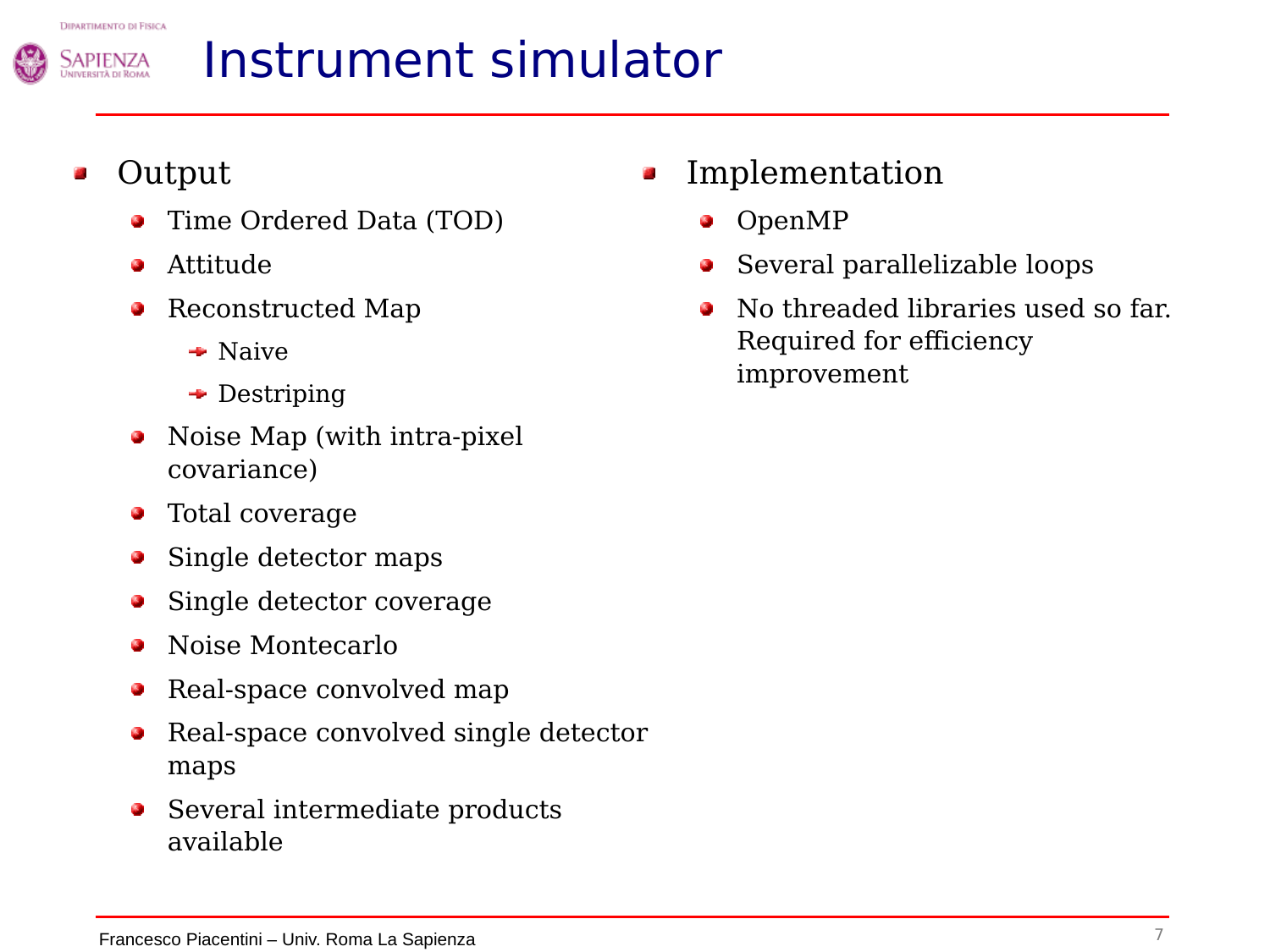

### Sky model

- **Foregrounds** sky model in LSPE bands:  $\overline{\mathbf{r}}$
- 125-155, 220, 240 GHz £.

#### **Temperature**: 督

from **Planck** 1 degree resolution commander component separation products  $\bullet$ [https://wiki.cosmos.esa.int/planckpla2015/index.php/CMB\\_and\\_astrophysical\\_componen](https://wiki.cosmos.esa.int/planckpla2015/index.php/CMB_and_astrophysical_component_maps) [t\\_maps](https://wiki.cosmos.esa.int/planckpla2015/index.php/CMB_and_astrophysical_component_maps)

### **Polarization:**

- from<http://arxiv.org/abs/1602.01313> Ø
- Carlos Hervías-Caimapo, Anna Bonaldi, Michael L. Brown, *A new model of*   $\bullet$ *the microwave polarized sky for CMB experiments,* submitted to MNARS
- Data are combined in
	- Healpix TQU map Ø
	- Celestial coordinates
	- Nside 256
	- Ring order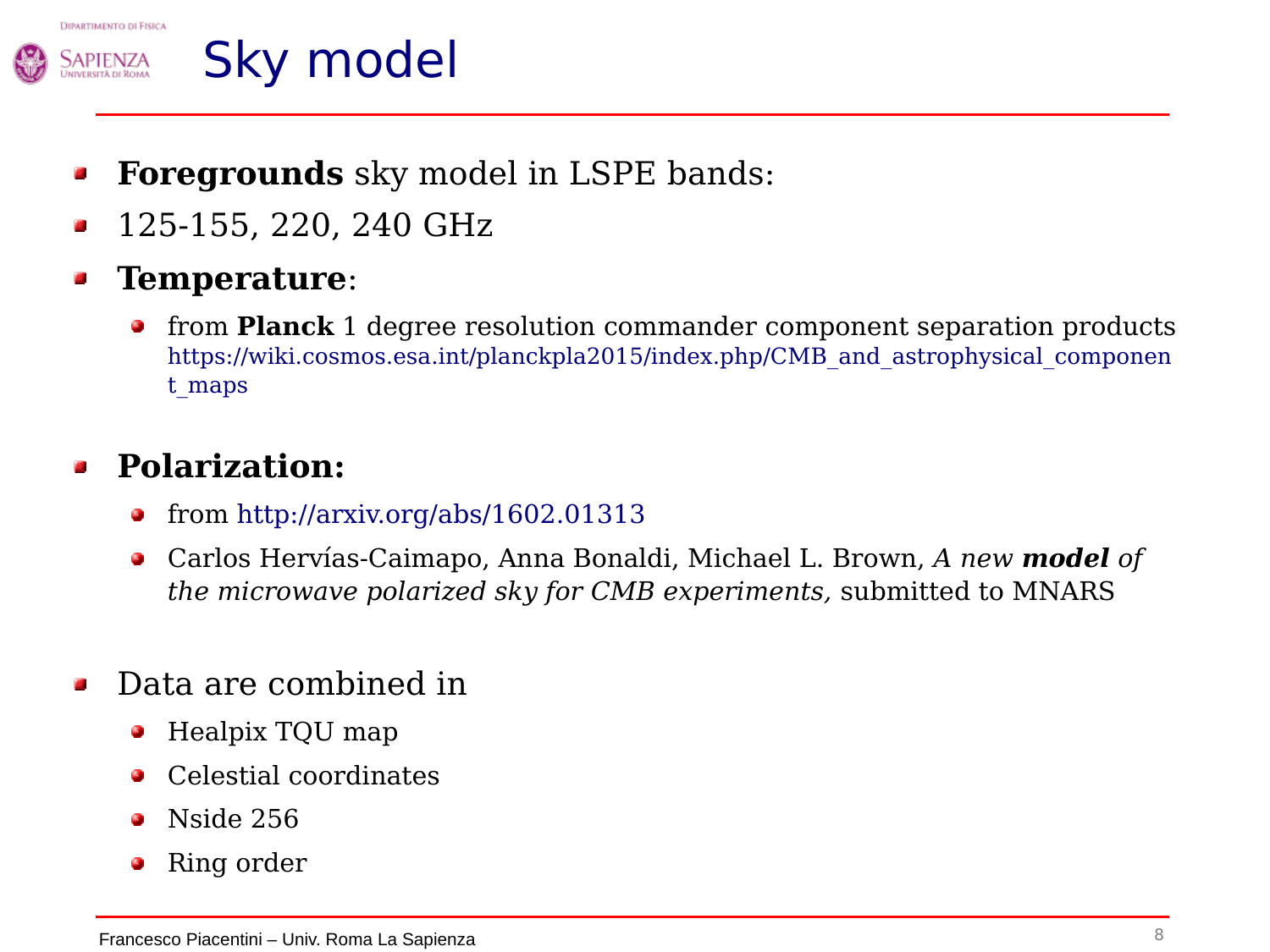

# LSPE SWIPE sky: 125-155 GHz

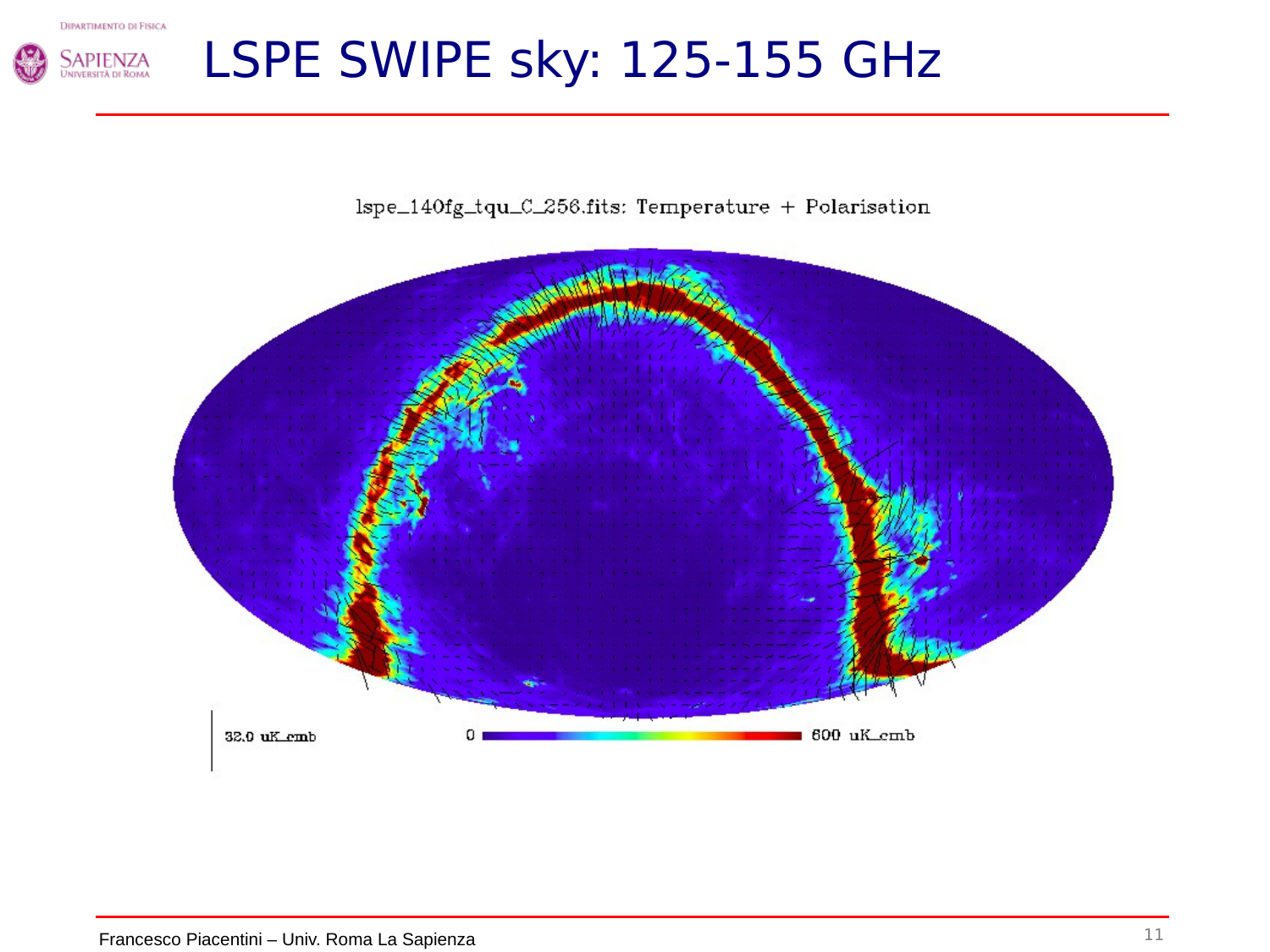

# LSPE SWIPE sky: 220 GHz

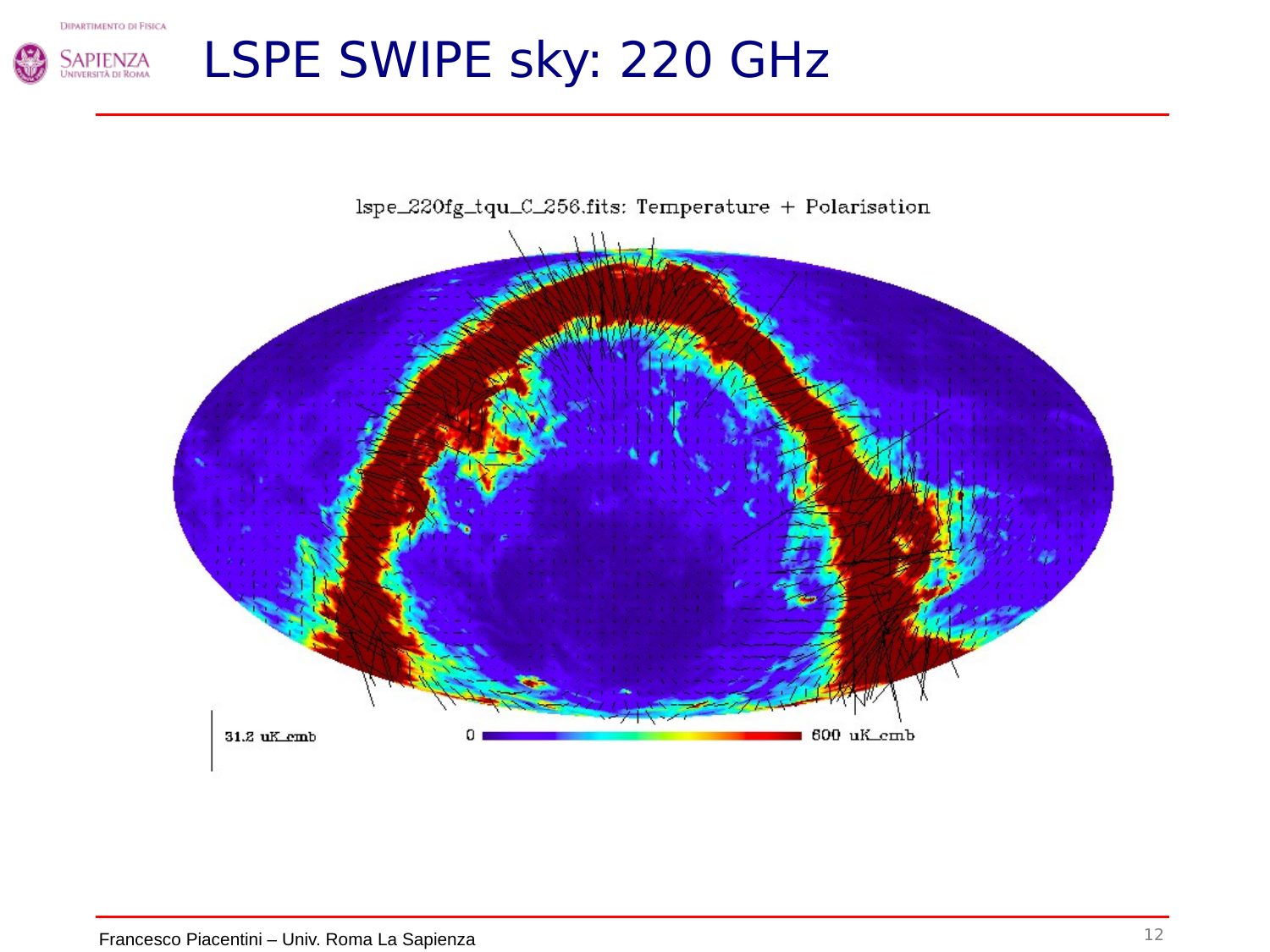

# LSPE SWIPE sky: 240 GHz

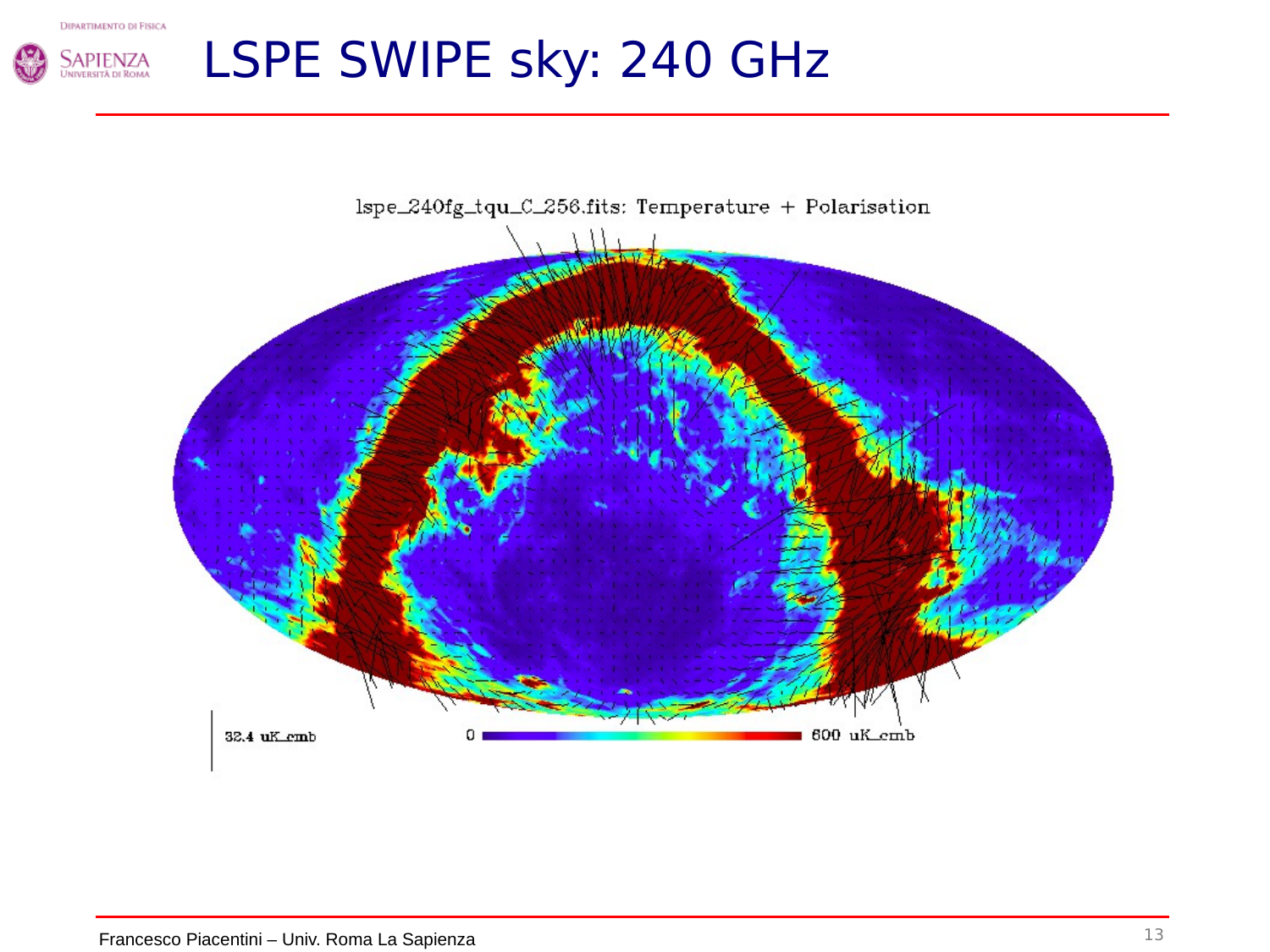

# Coordination with other WPs

- WP 2-6X2: Support to data analysis for LSPE/STRIP  $\Delta$
- WP 3-6X1: Future balloon borne CMB experiments  $\Delta$
- WP 6-6X1: Strategic solutions for new CMB detectors  $\overline{\mathbf{r}}$
- WP 9-6X1: Foreground modeling and removal $\overline{\mathbf{a}}$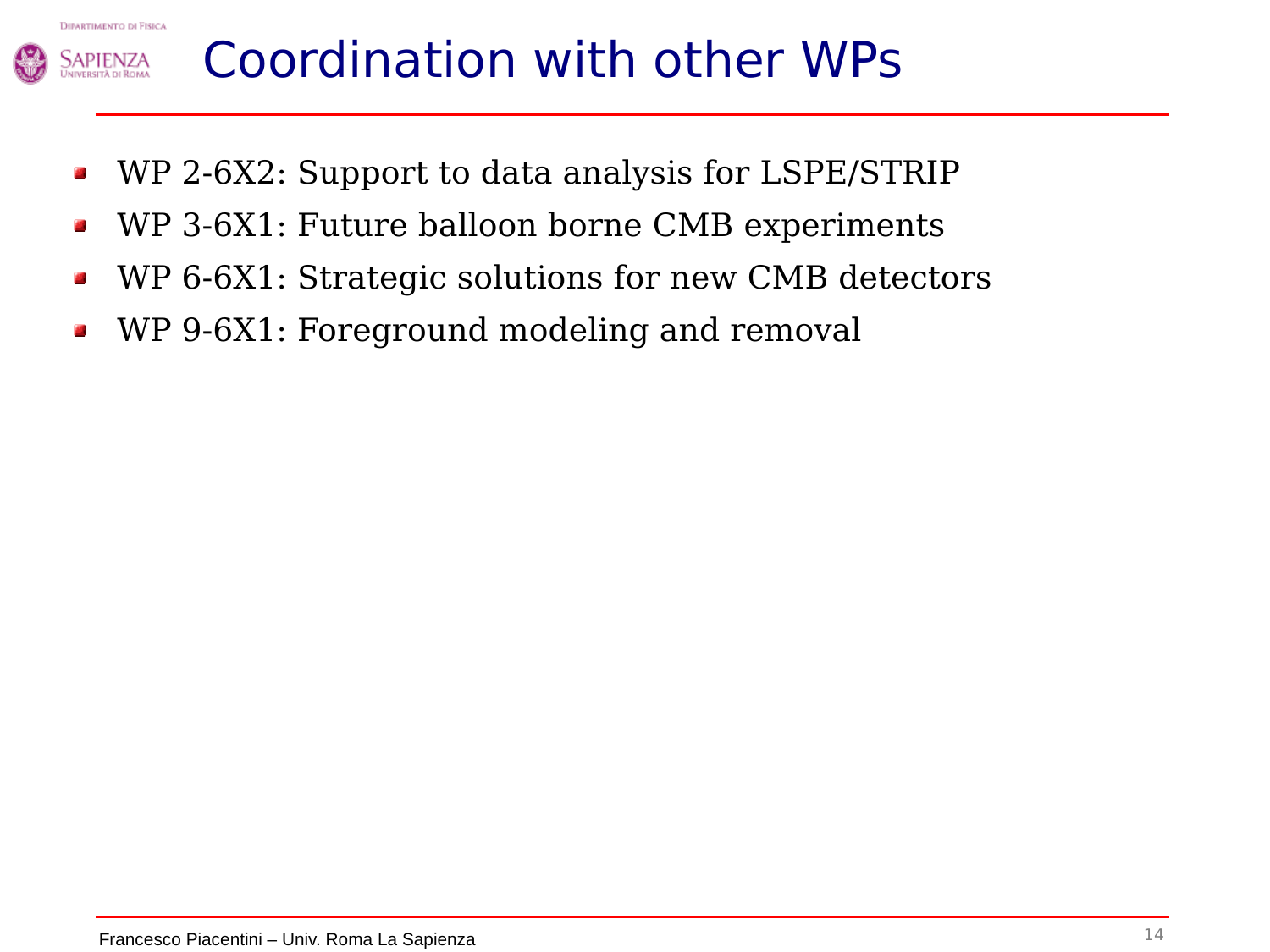



## Infrastructure

- Data sharing folder (google-drive)  $\Delta$
- Wiki:  $\overline{\mathbf{r}}$ 
	- To be revised
- Setting up a system on CNAF  $\mathbf{r}$ 
	- Details to be discussed, in the framework of the LSPE-INFN effort $\bullet$